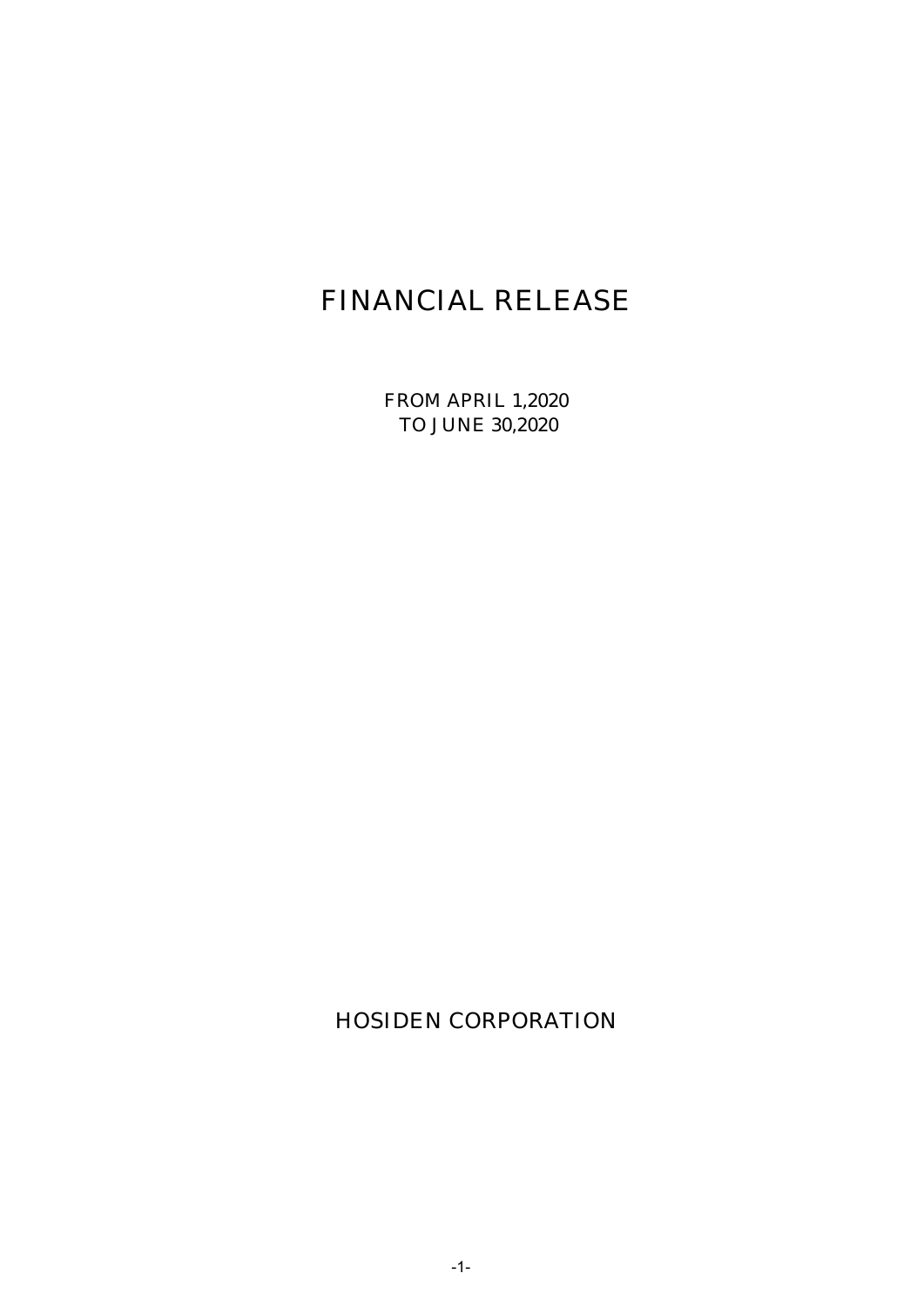#### 1. Consolidated Results For The Three Months Ended June.30, 2020

#### (1)Consolidated Operating Results(Three months ended June.30 ,2020)

| (1)Consolidated Operating Results (Three months ended June. 30, 2020) |                  |        |                         |        |                        | Percentages indicate year - on - year changes |                                            |        |  |
|-----------------------------------------------------------------------|------------------|--------|-------------------------|--------|------------------------|-----------------------------------------------|--------------------------------------------|--------|--|
|                                                                       | <b>Net Sales</b> |        | <b>Operating Income</b> |        | <b>Ordinary Income</b> |                                               | Profit attributable to<br>owners of parent |        |  |
|                                                                       | Millions of yen  |        | % Millions of yen       |        | % Millions of yen      | %                                             | Millions of yen                            | %      |  |
| Three months ended June.30,2020                                       | 50.688           | 49.4   | 1.589                   | 9.6    | 1.436                  | 66.0                                          | 1.113                                      | 28.8   |  |
| Three months ended June.30.2019                                       | 33.938           | (44.9) | 1,450                   | (35.3) | 865                    | (80.6)                                        | 864                                        | (74.8) |  |

|                                 | Net Income | <b>Diluted Net</b><br><b>Income Per Share</b> |  |
|---------------------------------|------------|-----------------------------------------------|--|
|                                 | Per Share  |                                               |  |
|                                 | Yen        | Yen                                           |  |
| Three months ended June.30,2020 | 19.05      | 17.70                                         |  |
| Three months ended June.30,2019 | 14.79      | 13.75                                         |  |

#### (2)Consolidated Financial Position(As of June.30,2020 and as of March.31,2020)

|                     | <b>Total Assets</b> | <b>Net Assets</b> | <b>Shareholders' Equity Ratio</b> |
|---------------------|---------------------|-------------------|-----------------------------------|
|                     | Millions of yen     | Millions of yen   | %                                 |
| As of June.30,2020  | 153,391             | 101,071           | 65.9                              |
| As of March.31,2020 | 150,161             | 100,767           | 67.1                              |

#### 2.Dividends(Years ended March.31,2020 and the year ending March.31,2021)

|                 | Dividends per Share(Yen) |             |                          |                          |                          |  |
|-----------------|--------------------------|-------------|--------------------------|--------------------------|--------------------------|--|
|                 | 1st quarter              | 2nd quarter | 3rd quarter              | Year-end                 | Annual                   |  |
|                 | Yen                      | Yen         | Yen                      | Yen                      | Yen                      |  |
| 2020            | $\sim$                   | 10.00       | $\overline{\phantom{a}}$ | 15.00                    | 25.00                    |  |
| 2021            | $\overline{\phantom{0}}$ |             |                          |                          |                          |  |
| 2021(Projected) |                          | 10.00       | $\overline{\phantom{a}}$ | $\overline{\phantom{0}}$ | $\overline{\phantom{a}}$ |  |

#### 3.Consolidated Forecasts for the six months ending September.30,2020

|                                            |                  |      |                         |        |                        |        |                                            |        | Percentages indicate year - on - year changes |
|--------------------------------------------|------------------|------|-------------------------|--------|------------------------|--------|--------------------------------------------|--------|-----------------------------------------------|
|                                            | <b>Net Sales</b> |      | <b>Operating Income</b> |        | <b>Ordinary Income</b> |        | Profit attributable to<br>owners of parent |        | <b>Net Income Per Share</b>                   |
|                                            | Millions of ven  | %    | Millions of ven         | %      | Millions of ven        |        | Millions of ven                            | %      | Yen                                           |
| <b>Six months ending September.30,2020</b> | 115,000          | 15.0 | 4,000                   | (29.4) | 4,000                  | (22.8) | 2,800                                      | (37.2) | 47.90                                         |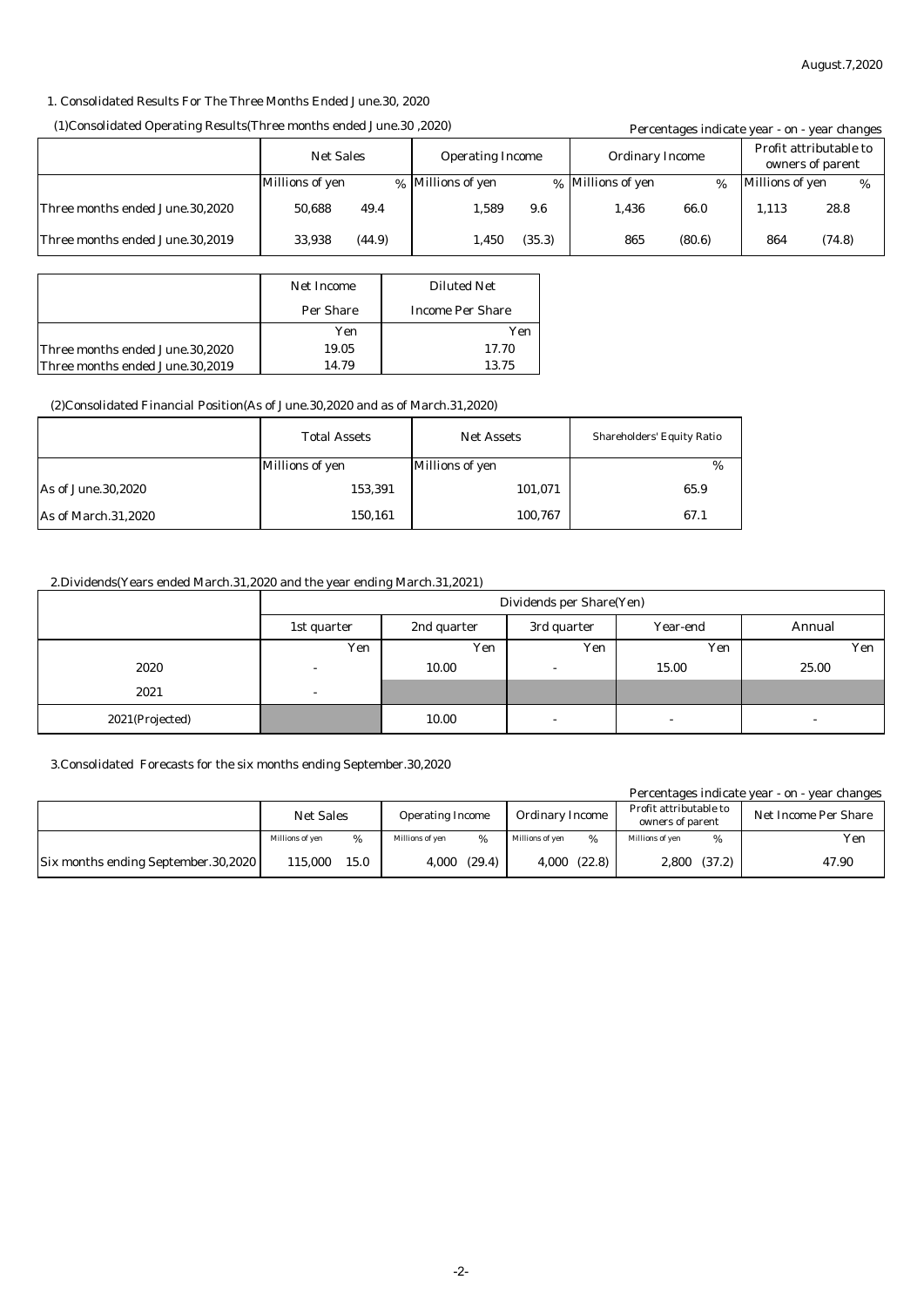## CONSOLIDATED BALANCE SHEET

| <b>ASSETS</b>                                     |                     |                    |
|---------------------------------------------------|---------------------|--------------------|
| <b>ACCOUNT ITEMS</b>                              | As of March.31,2020 | As of June.30,2020 |
| <b>Current assets</b>                             |                     |                    |
| 1. Cash and deposits                              | 49,213              | 49,972             |
| 2. Notes receivable and accounts receivable-trade | 26,183              | 30,875             |
| 3. Short-term investment securities               | 14,599              | 11,800             |
| 4. Inventories                                    | 33,051              | 33,764             |
| 5. Other current assets                           | 4,445               | 4,722              |
| 6. Allowance for doubtful receivables             | (27)                | (25)               |
| <b>Total of current assets</b>                    | 127,468             | 131,109            |
| <b>Fixed assets</b>                               |                     |                    |
| Property, plant and equipment                     | 16,797              | 16,235             |
| <b>Intangible assets</b>                          | 393                 | 373                |
| <b>Investments and other assets</b>               |                     |                    |
| 1. Investment securities                          | 3,683               | 3,944              |
| 2. Other investments                              | 2,102               | 2,012              |
| Allowance for doubtful receivables                | (284)               | (285)              |
| Total of investments and other assets             | 5,501               | 5,672              |
| <b>Total of fixed assets</b>                      | 22,693              | 22,281             |
| <b>Total assets</b>                               | 150,161             | 153,391            |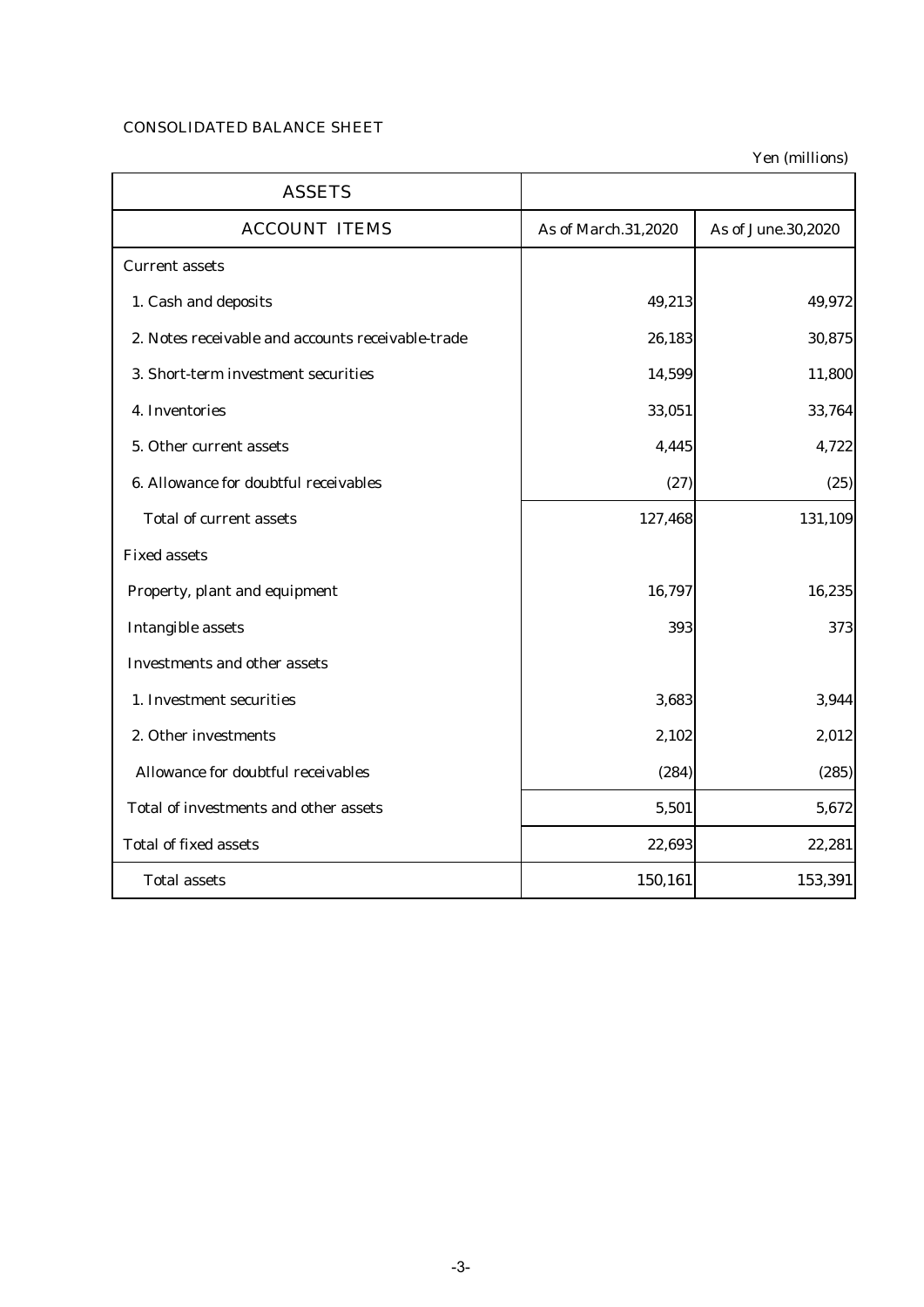| <b>LIABILITIES</b>                                                   |                     |                    |
|----------------------------------------------------------------------|---------------------|--------------------|
| <b>ACCOUNT ITEMS</b>                                                 | As of March.31,2020 | As of June.30,2020 |
| <b>Current liabilities</b>                                           |                     |                    |
| 1. Notes payable and accounts payable-trade                          | 25,050              | 29,310             |
| 2. Short-term debt                                                   | 1,990               | 1,982              |
| 3. Income tax payable                                                | 1,819               | 699                |
| 4. Other current liabilities                                         | 4,362               | 3,712              |
| <b>Total of current liabilities</b>                                  | 33,223              | 35,704             |
| Long-term liabilities                                                |                     |                    |
| 1. Convertible bond-type bonds with<br>subscription rights to shares | 10,094              | 10,089             |
| 2. Retirement allowance                                              | 4,434               | 4,474              |
| 3. Other long-term liabilities                                       | 1,641               | 2,050              |
| <b>Total of long-term liabilities</b>                                | 16,170              | 16,614             |
| <b>Total liabilities</b>                                             | 49,394              | 52,319             |
| <b>SHAREHOLDERS' EQUITY</b>                                          |                     |                    |
| Owner's equity                                                       |                     |                    |
| 1. Common stock                                                      | 13,660              | 13,660             |
| 2. Additional paid-in capital                                        | 19,596              | 19,596             |
| 3. Retained earnings                                                 | 77,791              | 78,027             |
| 4. Treasury stock                                                    | (8,661)             | (8,661)            |
| Total of owner's equity                                              | 102,386             | 102,623            |
| Accumulated other comprehensive income                               |                     |                    |
| 1. Unrealized gains on other securities                              | 1,676               | 1,868              |
| 2. Foreign currency translation adjustments                          | (3, 334)            | (3, 452)           |
| 3. Remeasurements of defined benefit plans                           | 38                  | 33                 |
| Total of accumulated other comprehensive income(loss)                | (1,619)             | (1, 551)           |
| Total shareholders' equity                                           | 100,767             | 101,071            |
| Total liabilities and shareholders' equity                           | 150,161             | 153,391            |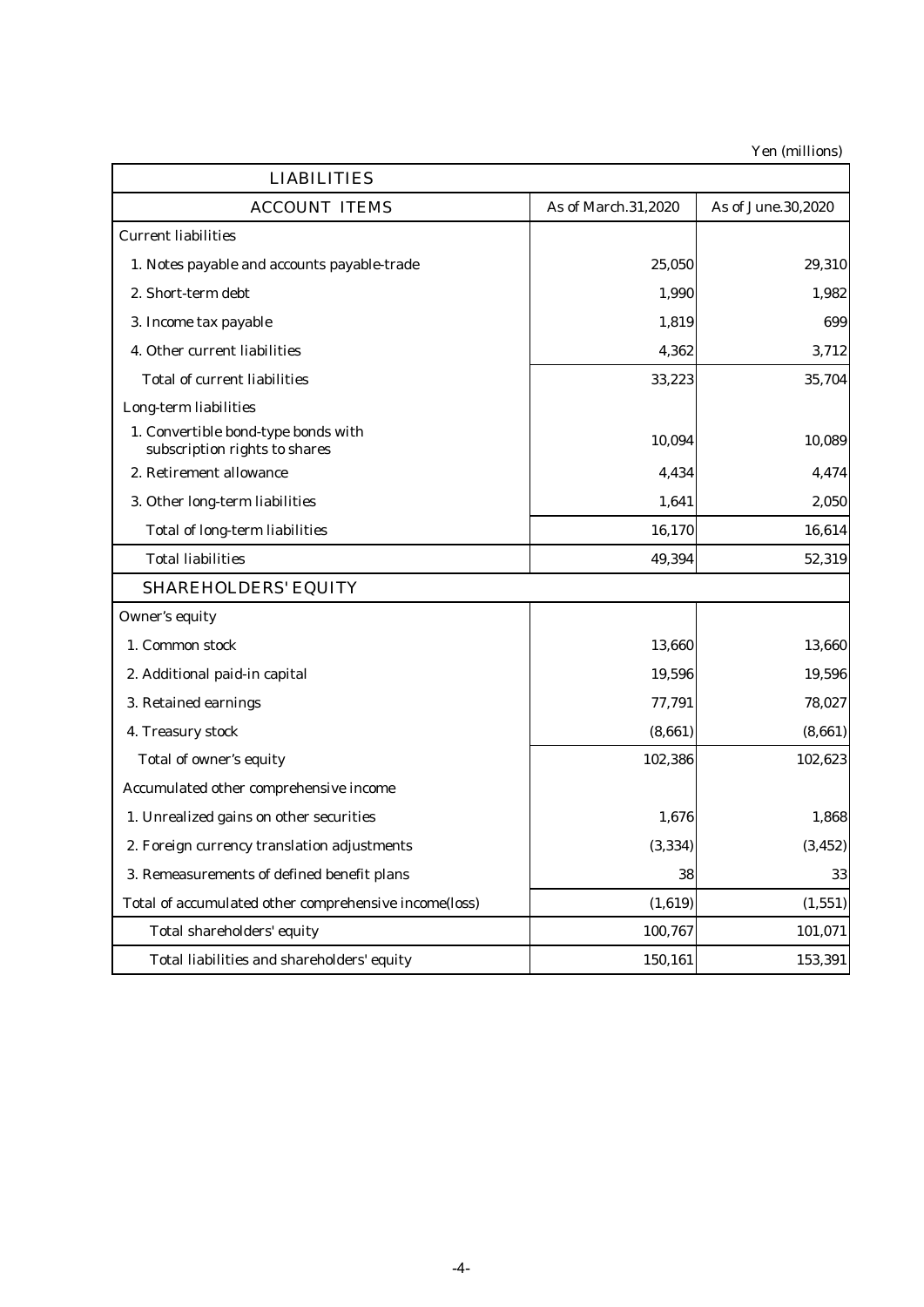## CONSOLIDATED STATEMENT OF INCOME

| <b>ACCOUNT ITEMS</b>                             | Three months ended<br>June.30,2019 | Three months ended<br>June.30,2020 |
|--------------------------------------------------|------------------------------------|------------------------------------|
| Net sales                                        | 33,938                             | 50,688                             |
| Cost of sales                                    | 30,011                             | 46,841                             |
| Gross profit                                     | 3,927                              | 3,846                              |
| Selling, general and administrative expenses     | 2,477                              | 2,257                              |
| <b>Operating income</b>                          | 1,450                              | 1,589                              |
| Non-operating income                             | 125                                | 95                                 |
| 1. Interest income                               | 48                                 | 25                                 |
| 2. Dividends received                            | 50                                 | 48                                 |
| 3. Other                                         | 25                                 | 20                                 |
| Non-operating expenses                           | (709)                              | (247)                              |
| 1. Interest expenses                             | (36)                               | (15)                               |
| 2. Exchange loss                                 | (660)                              | (227)                              |
| 3. Other                                         | (12)                               | (4)                                |
| <b>Ordinary income</b>                           | 865                                | 1,436                              |
| <b>Extraordinary income</b>                      | 314                                | 167                                |
| 1. Gains on sales of fixed assets                | $\bf{0}$                           | 167                                |
| 2. Gains on sales of investment securities       | 313                                |                                    |
| <b>Extraordinary loss</b>                        | (15)                               | (25)                               |
| 1. Loss on disposal and sales of fixed assets    | (15)                               | (1)                                |
| 2. Loss on valuation of investment securities    |                                    | (12)                               |
| 3. Loss on liquidation of subsidiaries           |                                    | (11)                               |
| 4. Other                                         |                                    | (0)                                |
| Income before income taxes                       | 1,163                              | 1,577                              |
| <b>Income taxes</b>                              | 298                                | 464                                |
| 1. Current income taxes                          | 29                                 | 292                                |
| 2. Deferred income taxes                         | 269                                | 171                                |
| Net income                                       | 864                                | 1,113                              |
| Profit attributable to non-controlling interests |                                    |                                    |
| Profit attributable to owners of parent          | 864                                | 1,113                              |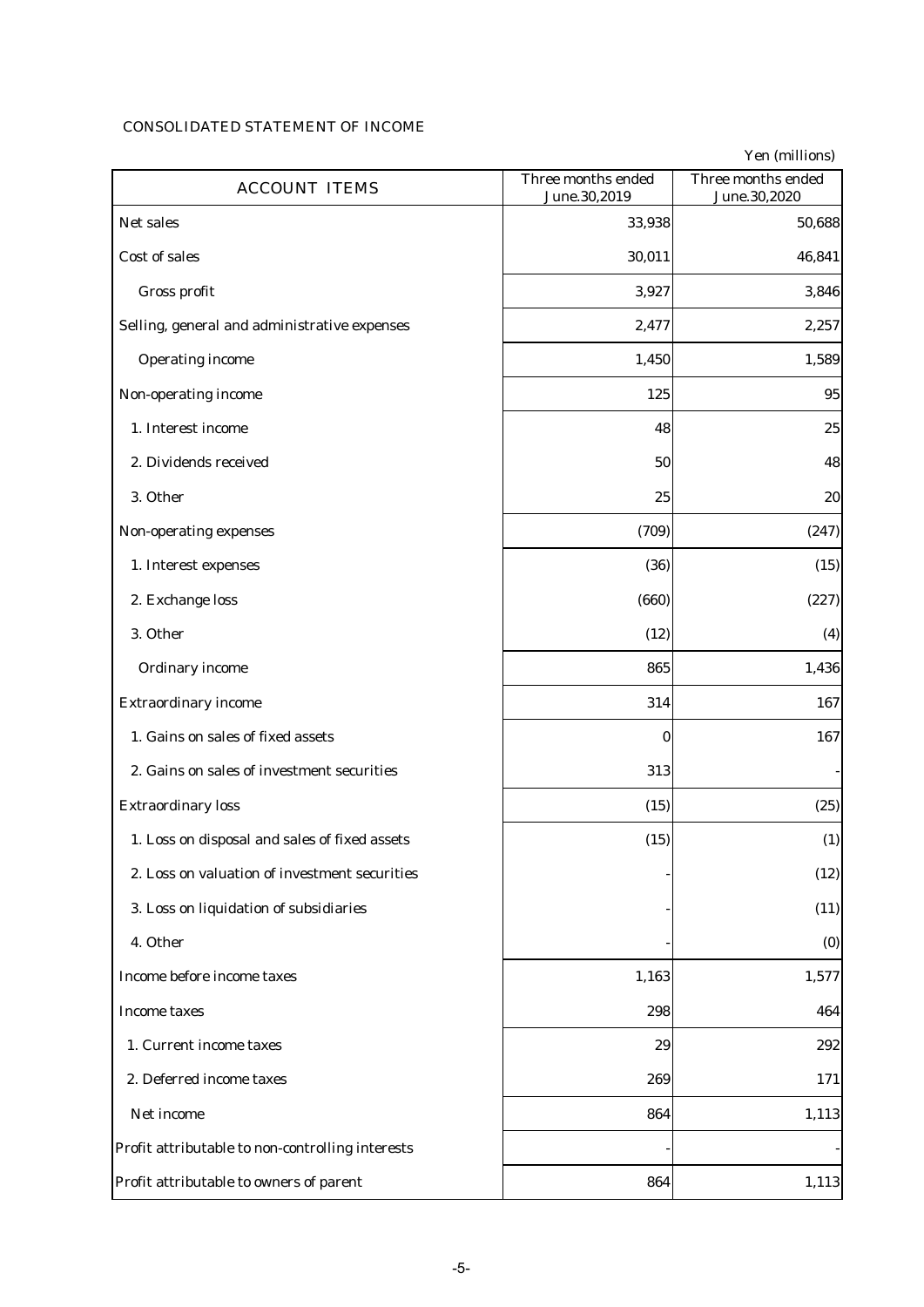## CONSOLIDATED STATEMENT OF COMPREHENSIVE INCOME

Yen (millions) **ACCOUNT ITEMS** June.30,2019 Three months ended Three months ended June.30,2020 Net income 864 1,113 Other comprehensive income Net unrealized holding gains on securities (249) (249) Foreign currency translation adjustments (261) (261) (118) Remeasurements of defined benefit plans  $(15)$   $(5)$ Total other comprehensive income (525) Comprehensive income 338 1,181 Comprehensive income attributable to Comprehensive income attributable to omprehensive income attributable to  $338$  338 1,181 Comprehensive income attributable to non-controlling interests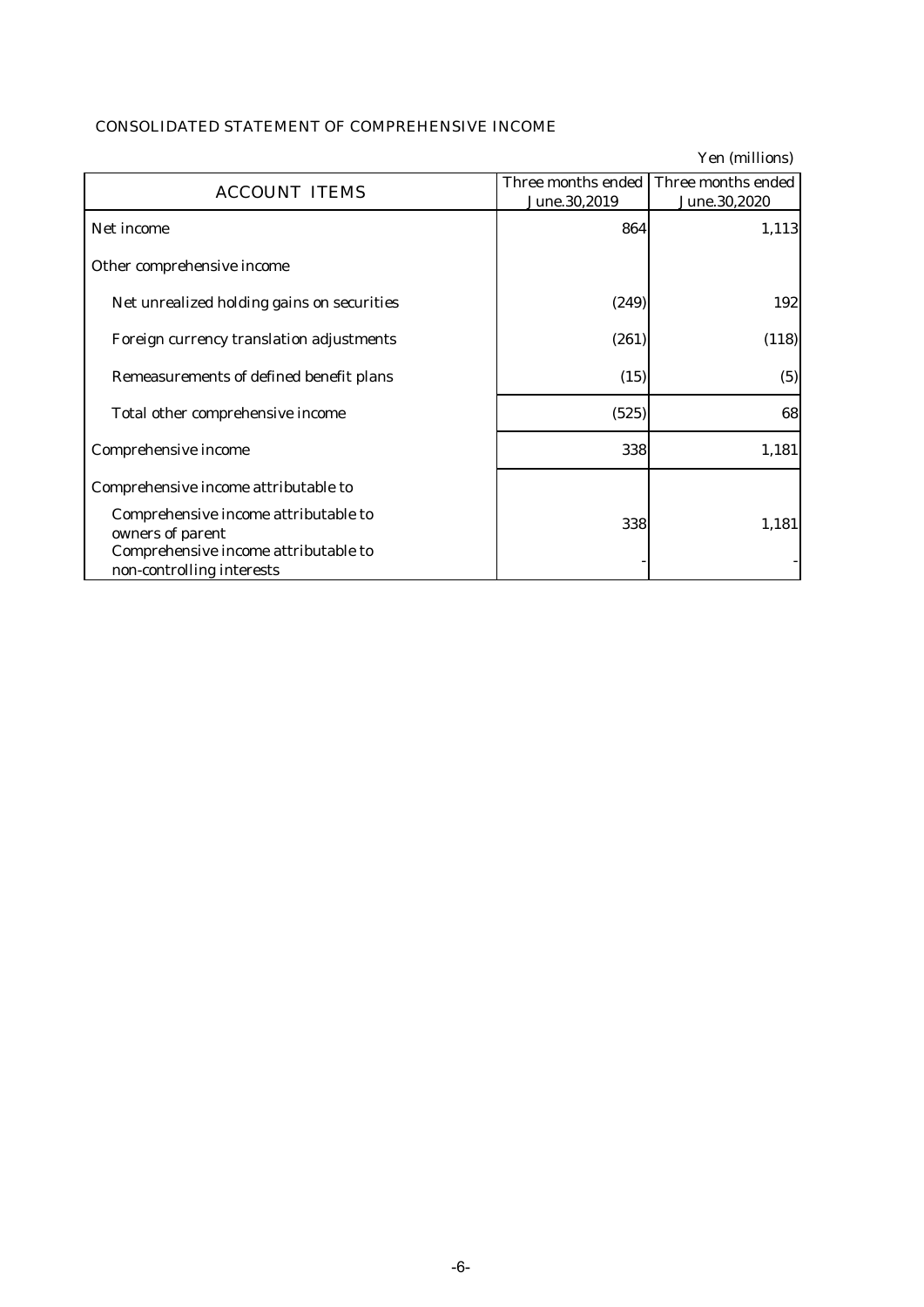## CONSOLIDATED STATEMENTS OF CASH FLOWS Yen (millions)

| <b>ACCOUNT ITEMS</b>                                               | Three months ended<br>June.30,2019 | Three months ended<br>June.30,2020 |
|--------------------------------------------------------------------|------------------------------------|------------------------------------|
| <b>Operating activities</b>                                        |                                    |                                    |
| 1. Profit before income taxes                                      | 1,163                              | 1,577                              |
| 2. Depreciation                                                    | 649                                | 723                                |
| 3. Decrease(Increase) in notes and accounts receivables - trade    | (2, 305)                           | (4, 922)                           |
| 4. Decrease(Increase) in inventories                               | (6,076)                            | (919)                              |
| 5. Decrease(Increase) in accounts receivables from sub-contractors | (267)                              | (430)                              |
| 6. Increase(Decrease) in notes and accounts payable-trade          | 10,131                             | 4,761                              |
| 7. Other net                                                       | (959)                              | (685)                              |
| Sub-total                                                          | 2,335                              | 104                                |
| 8. Interest and dividends - received                               | 90                                 | 63                                 |
| 9. Interest - paid                                                 | (35)                               | (10)                               |
| 10. Income taxes- paid                                             | (1, 276)                           | (1, 472)                           |
| 11. Income taxes-refunded                                          |                                    | 4                                  |
| Net cash provided by operating activities                          | 1,113                              | (1, 310)                           |
| <b>Investing activities</b>                                        |                                    |                                    |
| 1. Decrease(Increase) from deposits                                | 90                                 | (6)                                |
| 2. Capital expenditures                                            | (1,056)                            | (341)                              |
| 3. Proceeds from sales of fixed assets                             | 88                                 | 351                                |
| 4. Proceeds from sales of investment securities                    | 621                                |                                    |
| 5. Other net                                                       | 374                                | 164                                |
| Net cash used in investing activities                              | 118                                | 167                                |
| <b>Financing activities</b>                                        |                                    |                                    |
| 1. Increase(Decrease) in short-term debt                           | 71                                 | 72                                 |
| 2. Purchases of treasury stock                                     | (0)                                |                                    |
| 3. Dividends paid                                                  | (876)                              | (876)                              |
| 4. Other net                                                       | (31)                               | (29)                               |
| Net cash used in financing activities                              | (836)                              | (834)                              |
| Effect of exchange rate changes on cash and cash equivalents       | (257)                              | (83)                               |
| Net increase (decrease) in cash and cash equivalents               | 138                                | (2,060)                            |
| Cash and cash equivalents at beginning of period                   | 68,061                             | 62,649                             |
| Cash and cash equivalents at end of period                         | 68,199                             | 60,588                             |